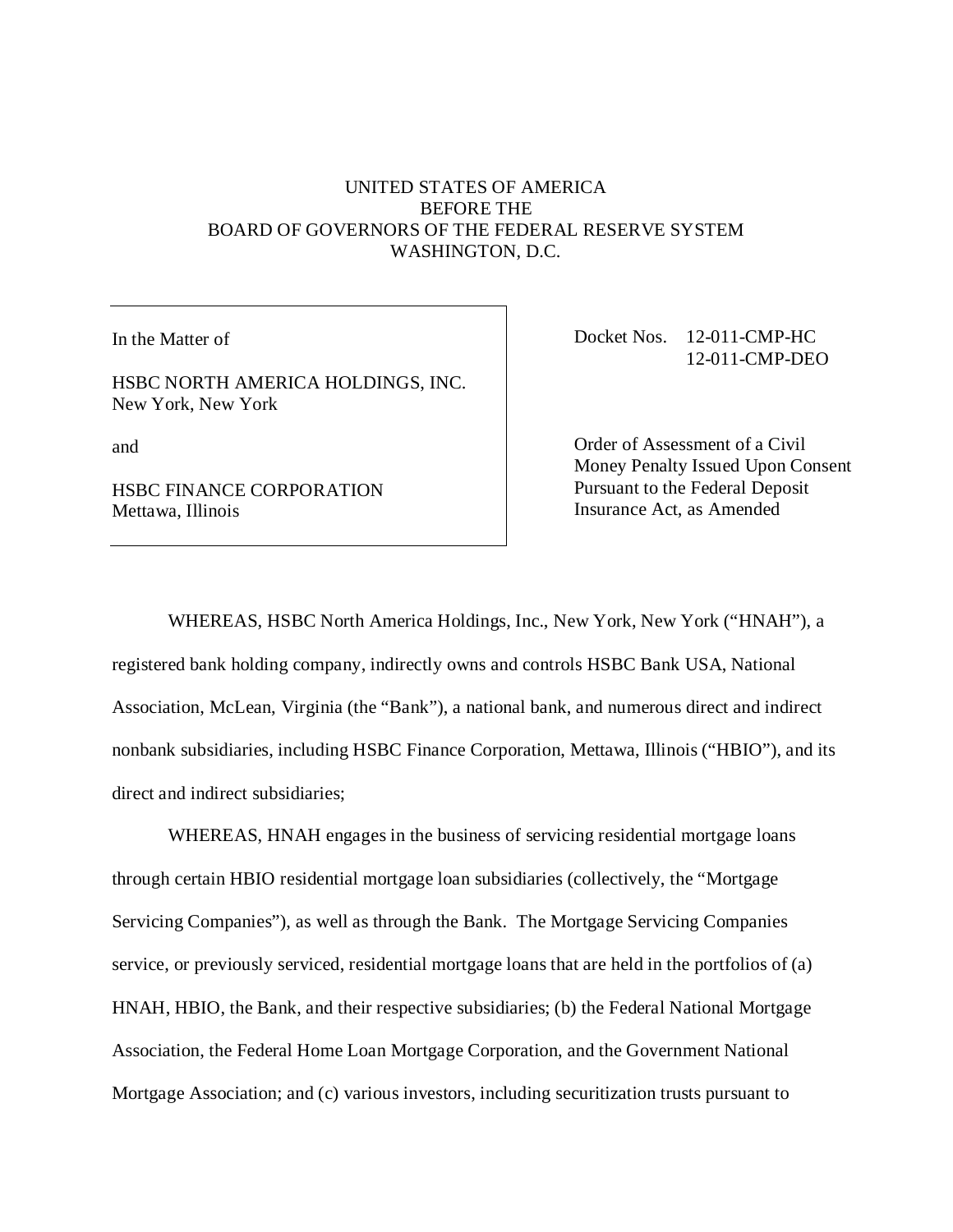Pooling and Servicing Agreements and similar agreements (collectively, the "Servicing Portfolio"). The Mortgage Servicing Companies have substantial responsibilities with respect to the Servicing Portfolio for the initiation and handling of foreclosure proceedings, and loss mitigation activities ("Loss Mitigation" or "Loss Mitigation Activities" include activities related to special forbearances, repayment plans, modifications, short refinances, short sales, cash-forkeys, and deeds-in-lieu of foreclosure);

WHEREAS, HNAH, through the Bank and the Mortgage Servicing Companies, collectively, as of April 2011 was the twelfth largest servicer of residential mortgages in the United States and serviced a portfolio of 892,200 residential mortgage loans. During the recent financial crisis, a substantially larger number of residential mortgage loans became past due than in earlier years. Many of the past due mortgages have resulted in foreclosure actions. From January 1, 2009, to December 31, 2010, the Mortgage Servicing Companies initiated 43,442 foreclosure actions;

WHEREAS, the Mortgage Servicing Companies, in connection with the process leading to certain foreclosures involving the Servicing Portfolio, allegedly:

 (a) Filed or caused to be filed in state courts and in connection with bankruptcy proceedings in federal courts numerous affidavits executed by employees of the Mortgage Servicing Companies or employees of third-party providers making various assertions, such as the ownership of the mortgage note and mortgage, the amount of principal and interest due, and the fees and expenses chargeable to the borrower, in which the affiant represented that the assertions in the affidavit were made based on personal knowledge or based on a review by the affiant of the relevant books and records, when, in many cases, they were not based on such knowledge or review;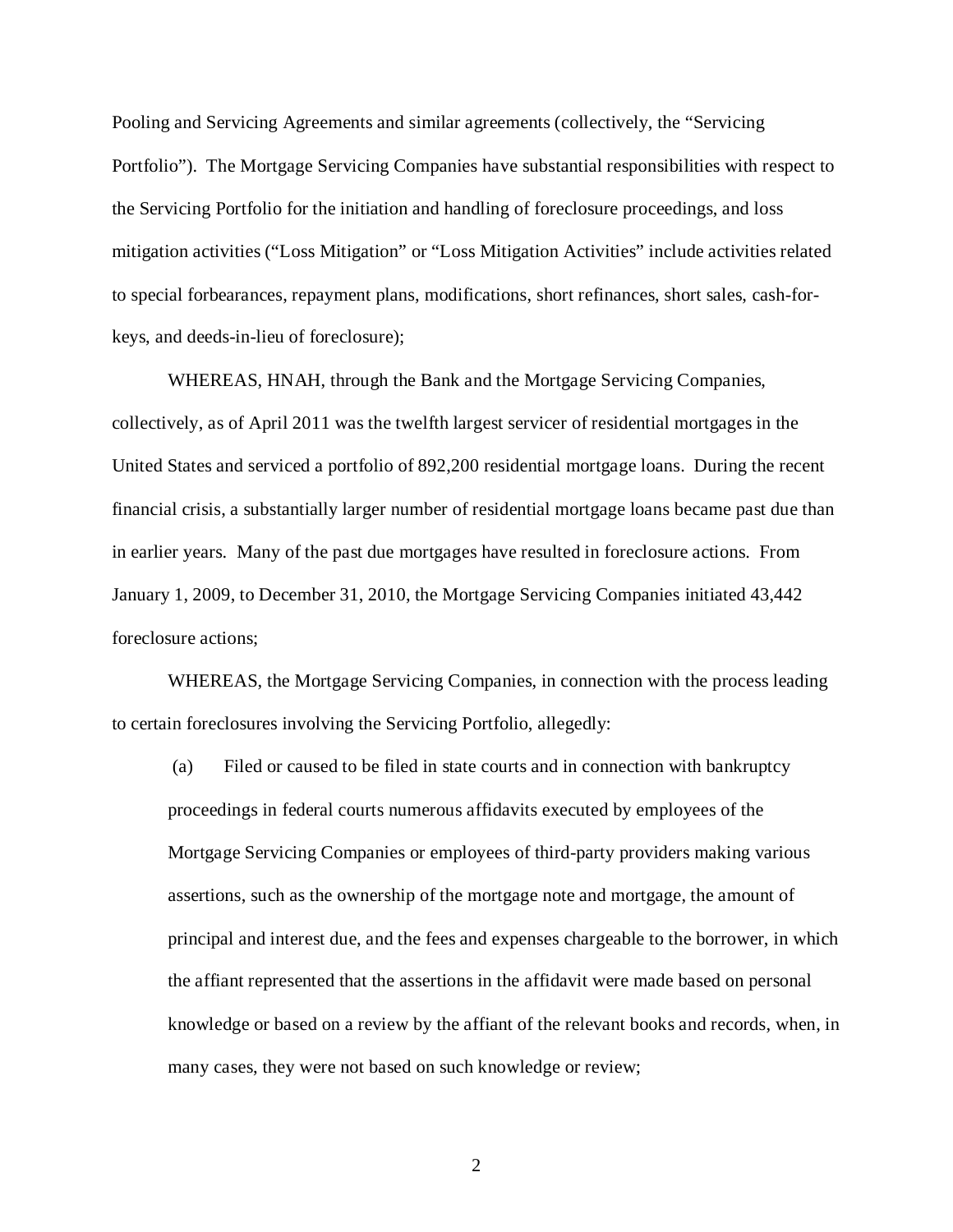(b) Filed or caused to be filed in state courts and in connection with bankruptcy proceedings in federal courts or in the local land record offices, numerous affidavits and other mortgage-related documents that were not properly notarized, including those not signed or affirmed in the presence of a notary;

(c) Litigated foreclosure and bankruptcy proceedings and initiated non-judicial foreclosures without always confirming that documentation of ownership was in order at the appropriate time, including confirming that the promissory note and mortgage document were properly endorsed or assigned and, if necessary, in the possession of the appropriate party;

(d) Failed to respond in a sufficient and timely manner to the increased level of foreclosures by increasing financial, staffing, and managerial resources to ensure that the Mortgage Servicing Companies adequately handled the foreclosure process; failed to respond in a sufficient and timely manner to the increased level of Loss Mitigation Activities to ensure timely, effective and efficient communication with borrowers with respect to Loss Mitigation Activities and foreclosure activities, and full exploration of Loss Mitigation options or programs prior to completion of foreclosure activities; and

(e) Failed to have adequate internal controls, policies and procedures, compliance risk management, internal audit, training, and oversight of the foreclosure process, including sufficient oversight of outside counsel and other third-party providers handling foreclosure-related services with respect to the Servicing Portfolio;

WHEREAS, as part of a horizontal review of various major residential mortgage servicers conducted by the Board of Governors of the Federal Reserve System (the "Board of Governors"), the Federal Deposit Insurance Corporation (the "FDIC"), the Office of the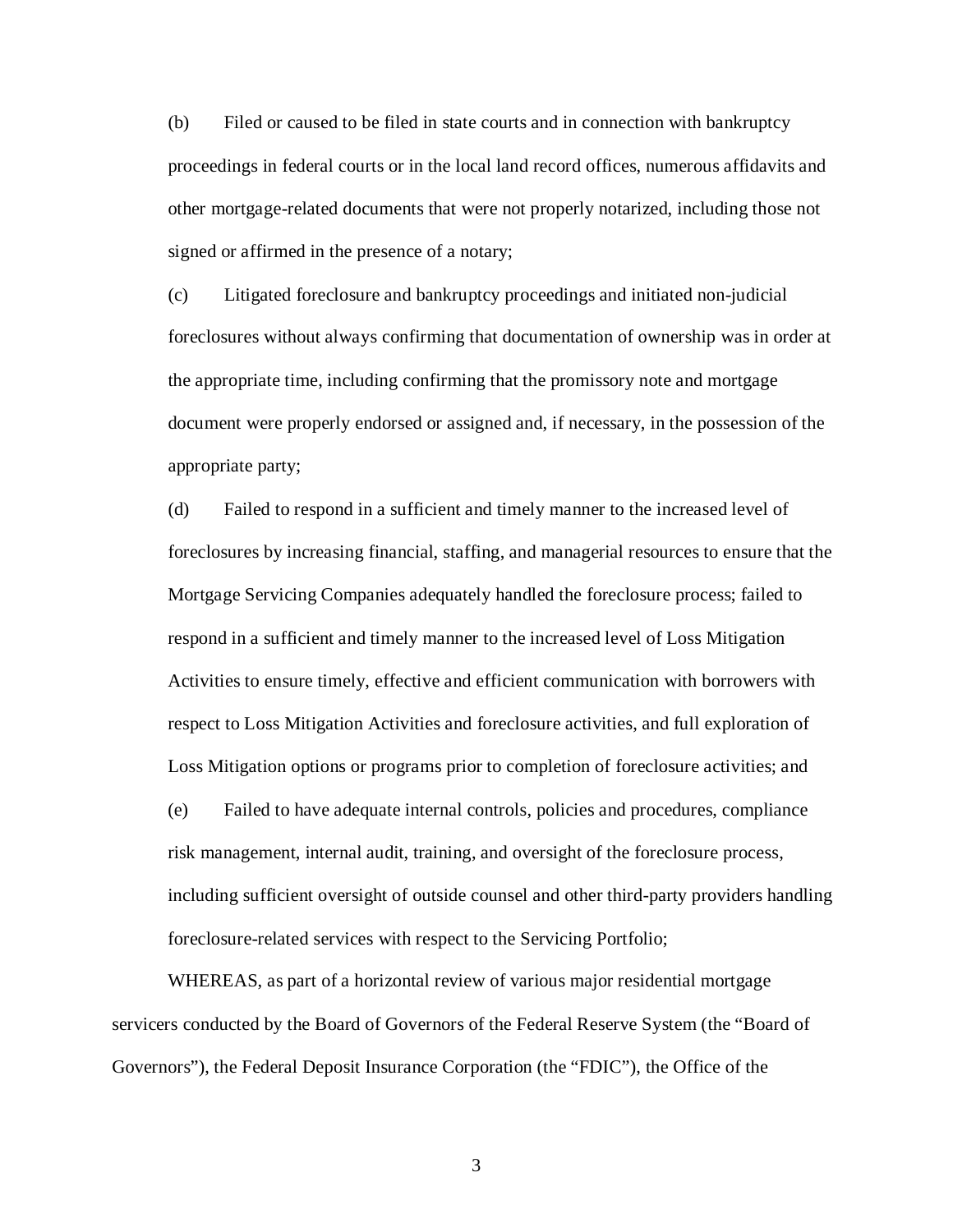Comptroller of the Currency (the "OCC"), and the Office of Thrift Supervision, examiners from the Federal Reserve Bank of Chicago (the "Reserve Bank") reviewed certain residential mortgage loan servicing and foreclosure-related processes at the Mortgage Servicing Companies, and examiners from the OCC reviewed certain residential mortgage loan servicing and foreclosure-related practices at the Bank;

WHEREAS, on April 13, 2011, the Bank and the OCC entered into a consent order to address areas of alleged weakness identified by the OCC in loan servicing, Loss Mitigation, foreclosure activities, and related functions (the "OCC Consent Order");

WHEREAS, in the OCC Consent Order, the OCC made findings, which the Bank neither admitted nor denied, that there were unsafe or unsound practices with respect to the manner in which the Bank handled various foreclosure and related activities;

WHEREAS, as evidenced by the findings in the OCC Consent Order and the alleged deficiencies at the Mortgage Servicing Companies, HNAH allegedly failed to provide effective oversight with respect to the loan servicing, Loss Mitigation, foreclosure activities, and related functions of the Mortgage Servicing Companies and the Bank, including the Mortgage Servicing Companies' and the Bank's risk management, audit, and compliance programs, vendor management, document execution practices, and staffing and managerial resources as they pertain to those activities and related functions;

WHEREAS, on April 13, 2011, the Board of Governors, on the one hand, and HNAH and HBIO, on the other hand, entered into a Consent Order designed to correct the aforementioned alleged conduct (the "Board Consent Order");

WHEREAS, the conduct which was the subject of the Board Consent Order allegedly constitutes unsafe or unsound practices in conducting the affairs of HNAH and the Mortgage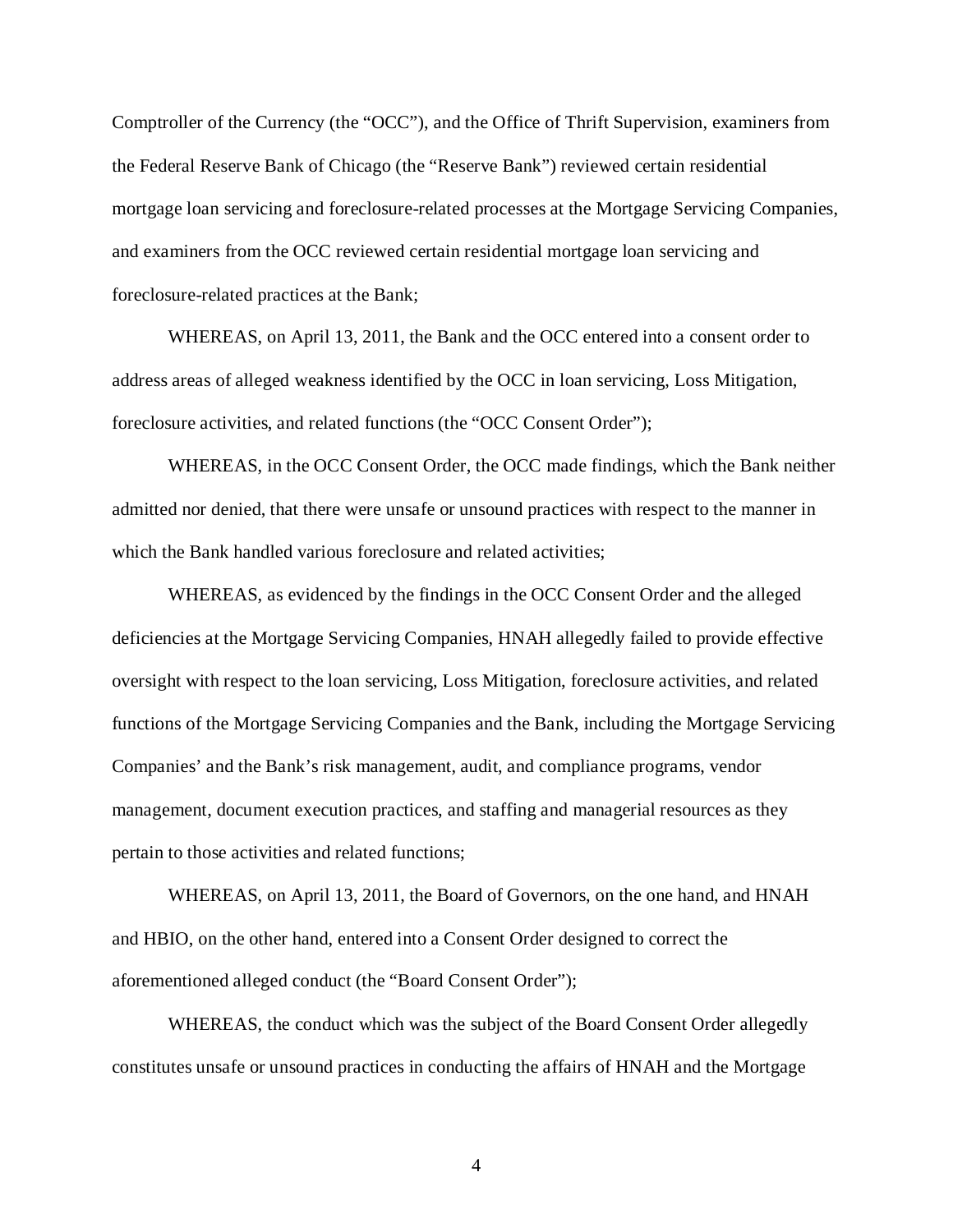Servicing Companies within the meaning of section  $8(i)(2)(B)$  of the Federal Deposit Insurance Act, as amended  $(12 \text{ U.S.C. } § 1818(i)(2)(B))$  (the "FDI Act");

WHEREAS, the Board of Governors issues this Order of Assessment of a Civil Money Penalty Issued Upon Consent (the "Consent Assessment Order") against HNAH and the Mortgage Servicing Companies in conjunction with the Board Consent Order;

WHEREAS, HNAH and the Mortgage Servicing Companies have taken steps to comply with the Board Consent Order and continue to take additional steps;

WHEREAS, on the 5th day of February, 2016, HNAH, the Mortgage Servicing Companies, and/or certain of their affiliates (the "HNAH Parties") entered into an agreement with the United States, acting through the United States Department of Justice and the Consumer Financial Protection Bureau, and with the Attorneys General of various states to settle certain potential civil claims against the HNAH Parties for their conduct, among other things, in connection with the servicing of mortgage loans by the Mortgage Servicing Companies (the "Settlement Agreement");

WHEREAS, as part of the Settlement Agreement, the HNAH Parties agreed to provide \$370,000,000 of consumer relief, which may include mortgage principal reductions or refinancing, and other assistance to certain residential mortgage borrowers (the "Borrower Assistance"). As part of the Settlement Agreement, the HNAH Parties also agreed that a direct payment settlement of \$100,000,000 would be made to the United States (the "Hard Dollar Payments"). Portions of those payments may go directly to various agencies of the federal government (the "Federal Payments");

WHEREAS, HNAH and the Mortgage Servicing Companies have consented to the assessment of a civil money penalty in the amount of \$131,000,000 by the Board of Governors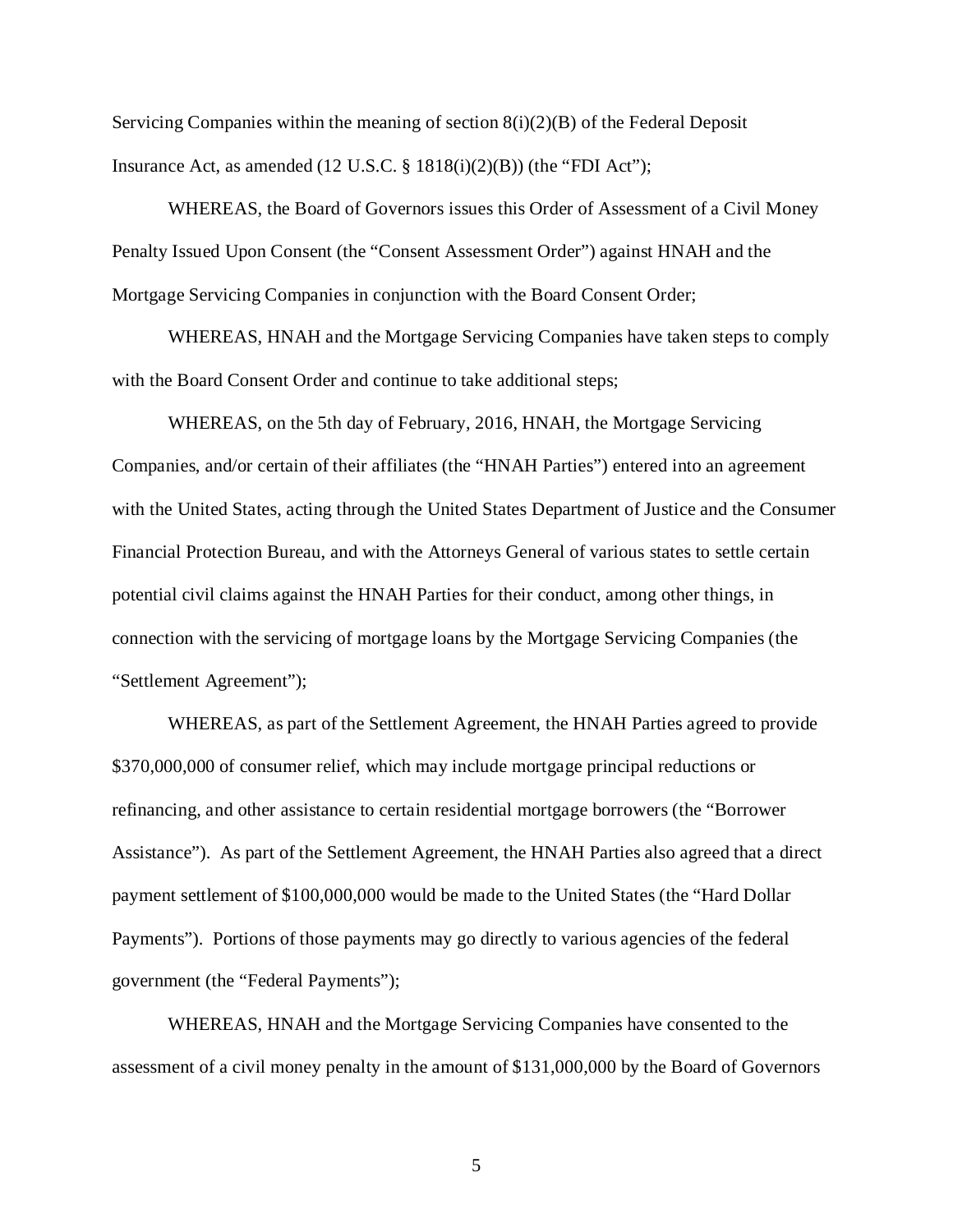(the "CMP") pursuant to section  $8(b)(3)$  and  $(i)(2)(B)$  of the FDI Act (12 U.S.C. §§ 1818(b)(3) and 1818(i)(2)(B)) for allegedly unsafe or unsound practices described above, which penalty shall be remitted by the Board to the extent, in compliance with this Consent Assessment Order: (i) the HNAH Parties provide the Borrower Assistance pursuant to the Settlement Agreement or make the Federal Payments pursuant to the Settlement Agreement; or (ii) HNAH and the Mortgage Servicing Companies provide funding for nonprofit housing counseling organizations pursuant to a plan acceptable to the Reserve Bank;

WHEREAS, the boards of directors of HNAH and HBIO, at duly constituted meetings, adopted resolutions authorizing and directing Patrick J. Burke, President and CEO of HNAH and Stuart A. Alderoty, Senior Executive Vice President and General Counsel of HNAH and Kathryn Madison, President of HBIO to enter into this Consent Assessment Order on behalf of HNAH and the Mortgage Servicing Companies, respectively, and consenting to compliance with each and every applicable provision of this Consent Assessment Order by HNAH and the Mortgage Servicing Companies, and their institution-affiliated parties, as defined in sections 3(u) and  $8(b)(3)$  of the FDI Act (12 U.S.C. §§ 1813(u) and 1818(b)(3)), and waiving any and all rights that HNAH and the Mortgage Servicing Companies may have pursuant to section 8 of the FDI Act (12 U.S.C. § 1818), including, but not limited to: (i) the issuance of a notice of assessment of civil money penalty; (ii) a hearing for the purpose of taking evidence on any matters set forth in this Consent Assessment Order; (iii) judicial review of this Consent Assessment Order; (iv) contest the issuance of this Consent Assessment Order by the Board of Governors; and (v) challenge or contest, in any manner, the basis, issuance, validity, terms, effectiveness or enforceability of this Consent Assessment Order or any provision hereof.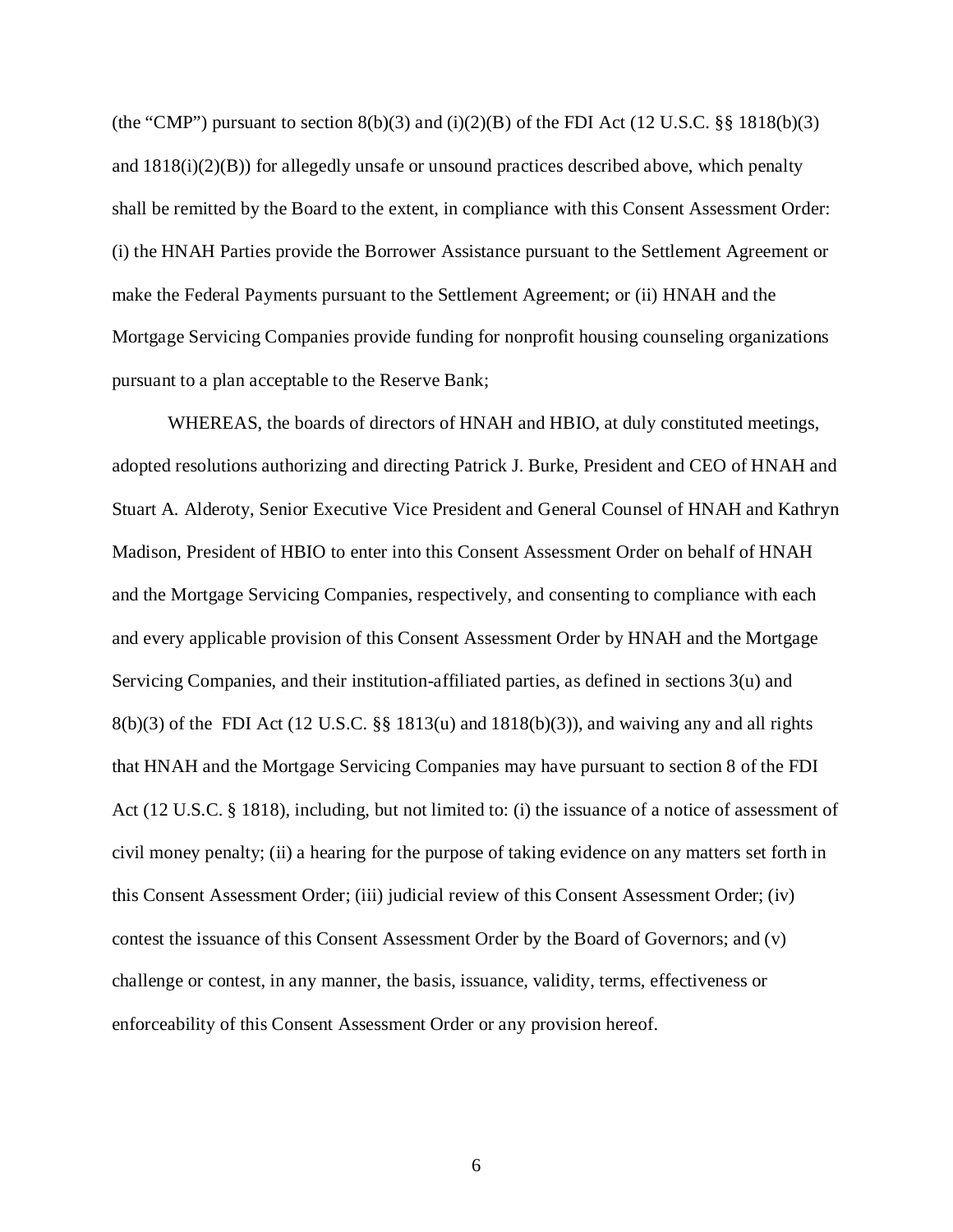NOW, THEREFORE, before the filing of any notices, or taking of any testimony or adjudication of or finding on any issues of fact or law herein, and solely for the purpose of settling this matter without a formal proceeding being filed and without the necessity for protracted or extended hearings or testimony, it is hereby ORDERED by the Board of Governors, pursuant to sections  $8(b)(3)$  and  $(i)(2)(B)$  of the FDI Act (12 U.S.C. §§ 1818(b)(3) and  $1818(i)(2)(B)$ , that:

1. HNAH and the Mortgage Servicing Companies are hereby jointly and severally assessed a CMP in the amount of \$131,000,000 to be paid as provided in this Consent Assessment Order.

2. Pursuant to section  $8(i)(2)(F)$  of the FDI Act (12 U.S.C. § 1818(i)(2)(F)), the Board of Governors shall remit up to \$131,000,000 of the CMP by an amount equivalent to the aggregate dollar value of the Borrower Assistance provided and Federal Payments made by the HNAH Parties pursuant to the Settlement Agreement (with crediting to be determined pursuant to the same mechanism used in the Settlement Agreement, provided that no amount shall be remitted for bonuses or incentives received by or credited to the HNAH Parties), under the following conditions:

(i) The Borrower Assistance is provided for the remedial programs specified in the Settlement Agreement in accordance with the terms and conditions specified in the Settlement Agreement for such programs;

(ii) Any documents associated with the Borrower Assistance provided and Federal Payments made by the HNAH Parties pursuant to the Settlement Agreement are made available to the Reserve Bank upon request;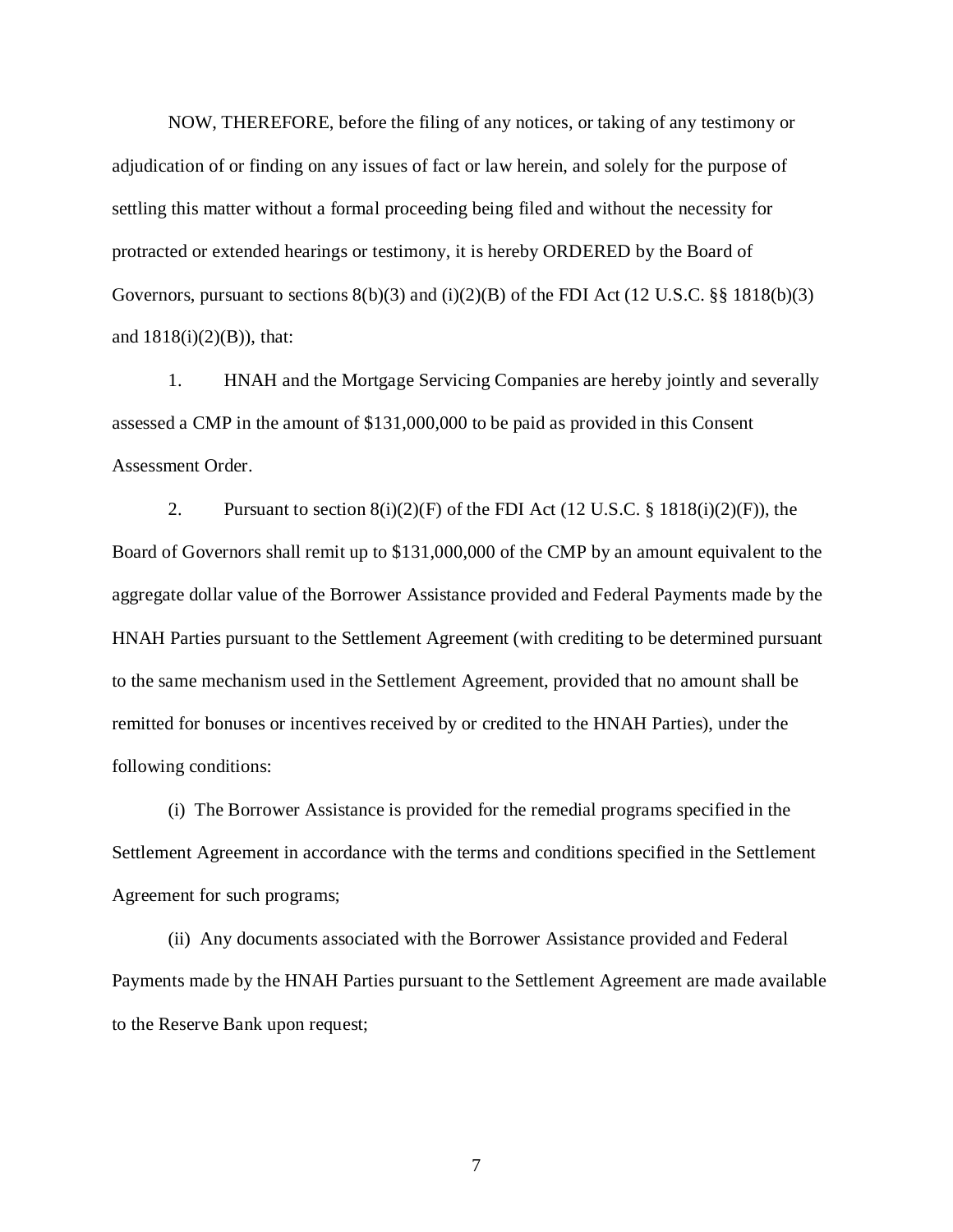(iii) On a quarterly basis and until the earlier of the date on which the Settlement Agreement's requirements pertaining to the Borrower Assistance and Federal Payments are fully satisfied or on which the CMP has been fully satisfied, HNAH and the Mortgage Servicing Companies submit to the Reserve Bank a detailed report and accounting on the Borrower Assistance provided and Federal Payments made pursuant to the Settlement Agreement and a certification by HNAH and the Mortgage Servicing Companies that any such Borrower Assistance provided and Federal Payments made were provided and made in full compliance with the terms and conditions of the Settlement Agreement; and

(iv) Within the earlier of 30 days of full satisfaction of the terms and conditions of the Settlement Agreement's requirements pertaining to Borrower Assistance and Federal Payments or two years after the date of execution of this Consent Assessment Order, HNAH and the Mortgage Servicing Companies submit to the Reserve Bank a certification that any Borrower Assistance provided and Federal Payments made pursuant to the Settlement Agreement were provided and made in full compliance with the terms and conditions of the Settlement Agreement.

3. Pursuant to section  $8(i)(2)(F)$  of the FDI Act (12 U.S.C. § 1818(i)(2)(F)), the Board of Governors shall also remit up to \$131,000,000 of the CMP, to the extent not remitted pursuant to paragraph 2, by an amount equivalent to the aggregate amount of funds expended by HNAH and the Mortgage Servicing Companies on funding for nonprofit housing counseling organizations, approved by the U.S. Department of Housing and Urban Development, to provide counseling to borrowers who are at risk of or are in default or foreclosure, under the following conditions: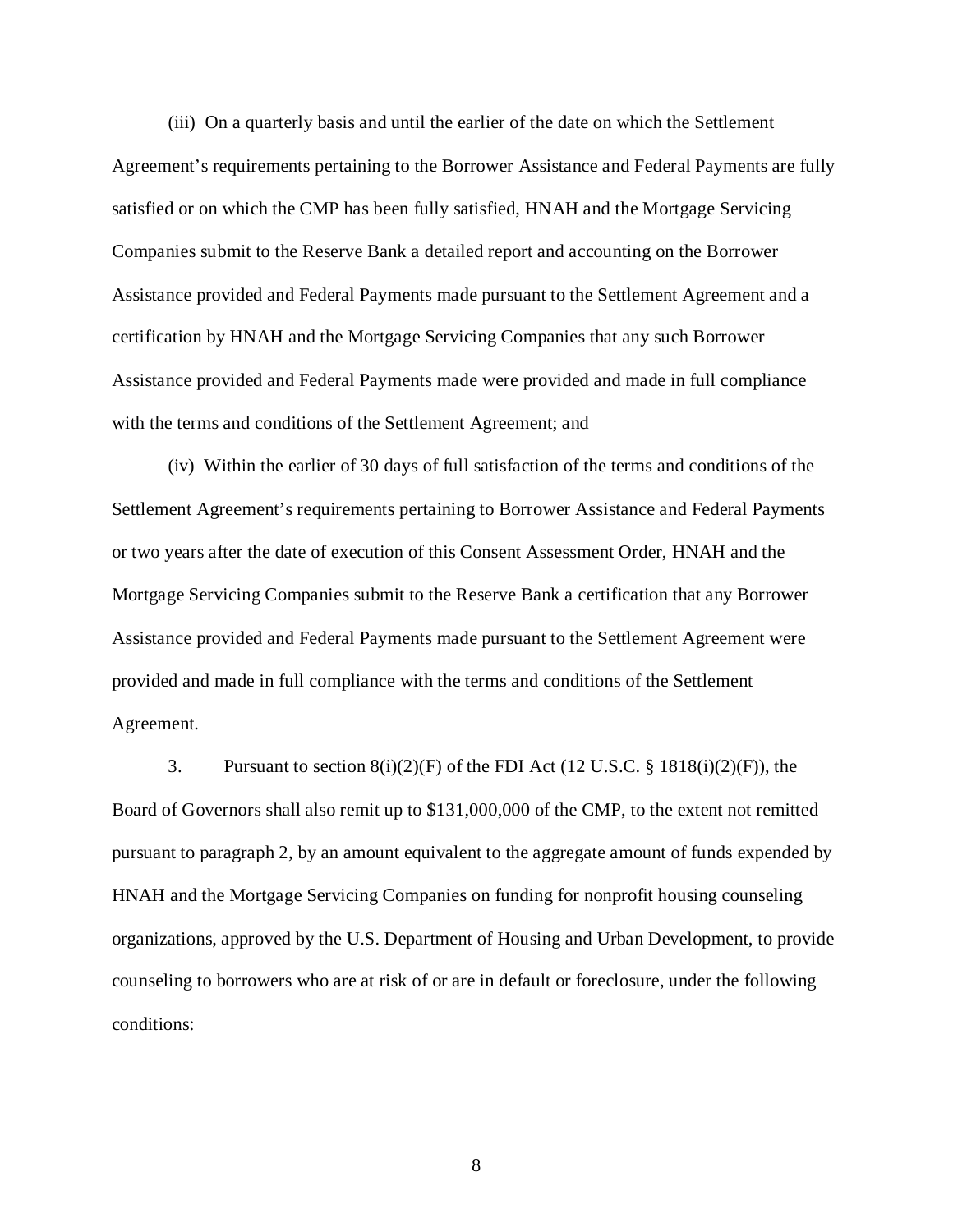(i) Within 30 days prior to the making of any expenditures pursuant to this paragraph 3, HNAH and the Mortgage Servicing Companies submit to the Reserve Bank an acceptable written plan for making such expenditures, including the manner by which such expenditures shall be credited to HNAH and the Mortgage Servicing Companies; and

(ii) HNAH and the Mortgage Servicing Companies fully comply with the accepted plan.

4. No later than two years after the date of execution of this Consent Assessment Order, HNAH and the Mortgage Servicing Companies shall pay any portion of the CMP that has not been remitted pursuant to paragraphs 2 or 3 of this Consent Assessment Order as of such date, plus interest on such portion calculated from the date of execution of this Consent Assessment Order at the rate set forth in 28 U.S.C. § 1961.

5. Payment of the CMP pursuant to paragraph 4 of this Consent Assessment Order shall be made by a Fedwire transfer to the Federal Reserve Bank of Richmond, ABA No. 05 1000033, to the order of the Board of Governors General Fund, FRB General Ledger Account number 220 400 010, which penalties the Board of Governors shall deposit on behalf of the Board of Governors into the United States Treasury as required by section  $8(i)(2)(J)$  of the FDI Act, (12 U.S.C. § 1818(i)(2)(J)).

## **Notices**

6. All communications regarding this Order shall be sent to:

(a) Ms. Cathy Lemieux Executive Vice President Supervision and Regulation Department Federal Reserve Bank of Chicago 230 South LaSalle Street Chicago, Illinois 60604-1413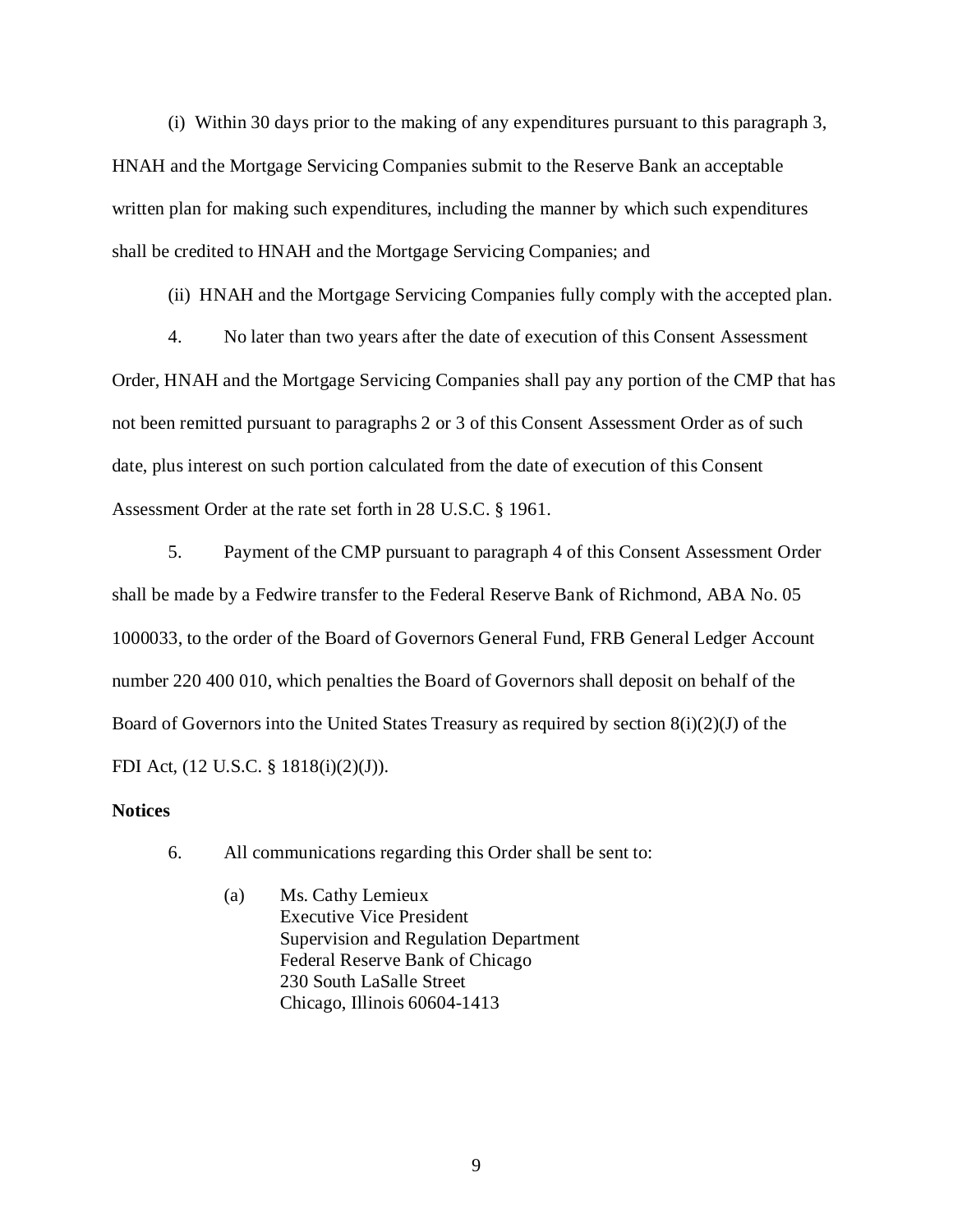(b) Patrick J. Burke President and CEO Stuart A. Alderoty Senior Executive Vice President and General Counsel HSBC North America Holdings, Inc. 425 Fifth Avenue,  $10^{th}$  Floor New York, New York 10018

(c) Ms. Kathryn Madison President HSBC Finance Corporation 26525 North Riverwoods Boulevard Mettawa, Illinois 60045

## **Miscellaneous**

7. The provisions of this Consent Assessment Order shall be binding on HNAH, HBIO and the Mortgage Servicing Companies, and each of their institution-affiliated parties in their capacities as such, and their successors and assigns.

8. Each provision of this Consent Assessment Order shall remain effective and enforceable until stayed, modified, terminated, or suspended in writing by the Reserve Bank.

9. Notwithstanding any provision of this Consent Assessment Order, the Reserve Bank may, in its sole discretion, grant written extensions of time to HNAH and the Mortgage Servicing Companies to comply with any provision of this Consent Assessment Order.

10. Except as provided for in this Consent Assessment Order, the Board of Governors hereby releases and discharges HNAH, the Mortgage Servicing Companies, and their affiliates, successors, and assigns from all potential liability that has been or might have been asserted by the Board of Governors based on the conduct that is the subject of this Consent Assessment Order, to the extent known to the Board of Governors as of the effective date of this Consent Assessment Order. The foregoing release and discharge shall not preclude or affect any right of